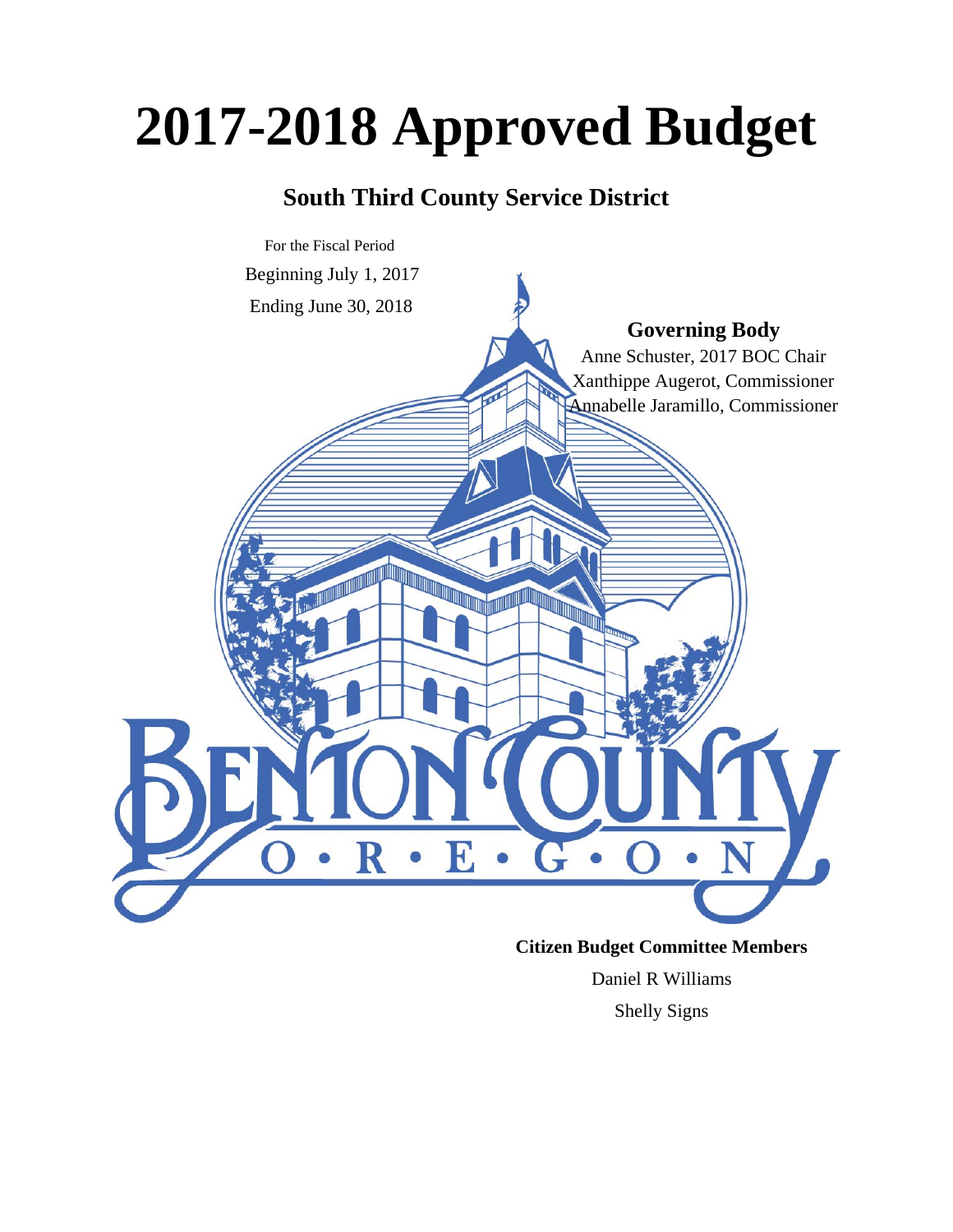## **South Third County Service District**

**ADMINISTRATION:** Benton County Public Works **DIRECTOR:**Josh Wheeler, P.E**. FACILITIES MANAGER:** Bob Tessmer **OFFICE LOCATION:** Public Works, 360 SW Avery, Corvallis **TELEPHONE:** 541-766-6821 **INTERNET ADDRESS: HTTP://WWW.CO.BENTON.OR.US/PW/UTILITIES/SOUTH\_THIRD.PHP**

#### **DISTRICT OVERVIEW:**

The district was organized in 2001 to provide sewer collection and disposal services in an area designated a health hazard due to failing septic systems. The district is located about 1 mile south of Corvallis on Highway 99W.

The district is a separate municipal entity from the county but by law the Governing Body is the Benton County Board of Commissioners. Daily operations of the district are delegated to the Facilities & Utilities Division of the County Public Works Department. County Financial Services manages the budget process and provides treasury and other financial services. Public Works manages billing general accounting processes. The county is reimbursed from district funds for administrative expenses.

The district serves 38 properties and 41 customers. An advisory committee reviews district operations and makes recommendations to the governing body on issues and rates.

Waste is piped to a connection to the Corvallis sewage system for processing. District rates cover processing fees. The system is maintained by the City of Corvallis as if it were within the city. The district accumulates funds for debt payments and an operating reserve.

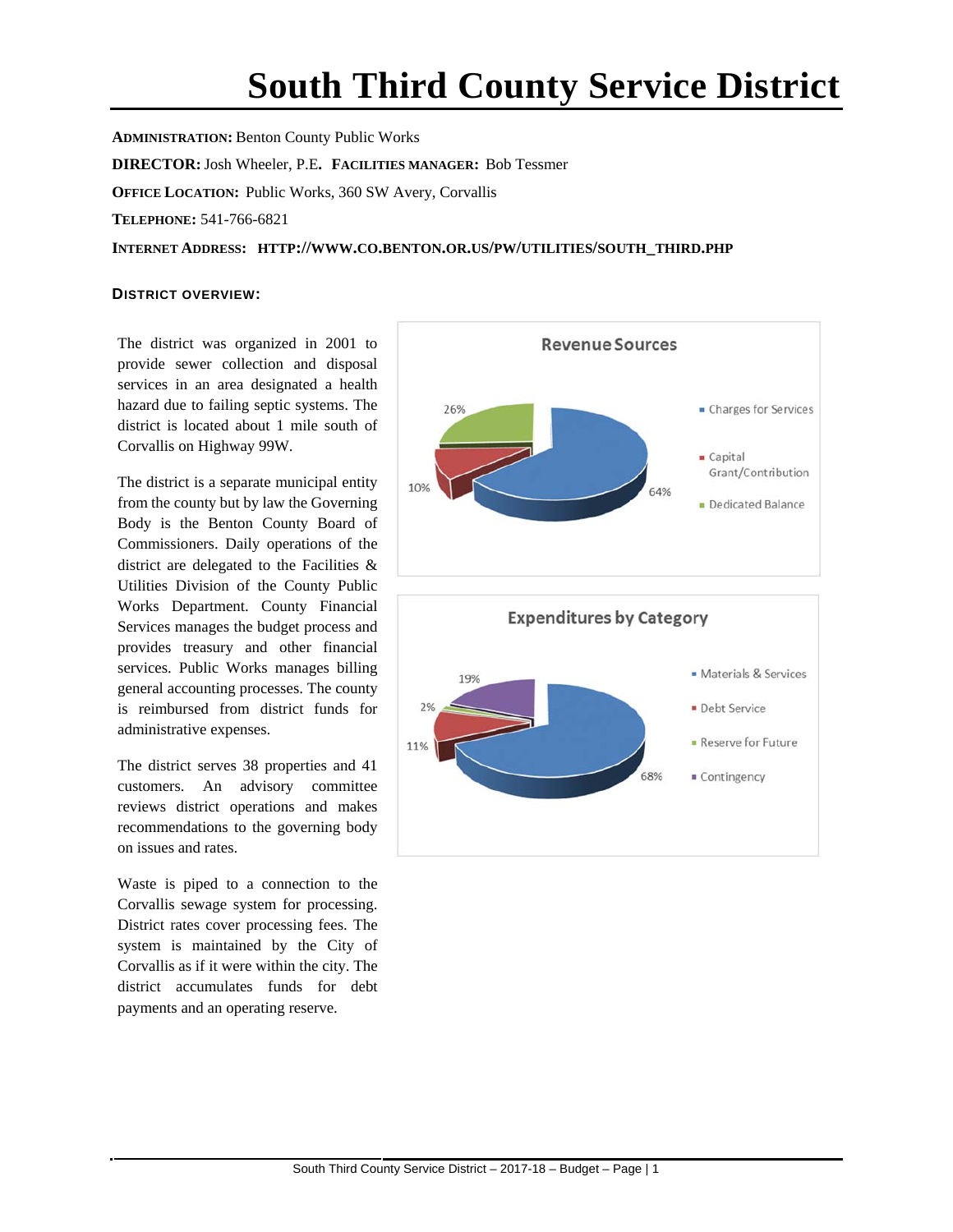#### **SOUTH THIRD COUNTY SERVICE DISTRICT**

Budget Summary – All Cost Centers

| Category Title                 | 2014-15<br>Actual        | 2015-16<br>Actual        | 2016-17<br>Adopted | 2016-17<br>Adj. Adopted  | 2017-18<br><b>Budget</b> |
|--------------------------------|--------------------------|--------------------------|--------------------|--------------------------|--------------------------|
| General Revenues               | 3                        | 92                       |                    |                          |                          |
| Charges for Service            | 18,448                   | 17,760                   | 18,680             | 18,680                   | 18,680                   |
| Operating Grants/Contributions |                          |                          |                    |                          |                          |
| Capital Grants/Contributions   |                          |                          |                    |                          |                          |
| Fund Transfers In              |                          |                          |                    |                          |                          |
| Loans                          | 41,874                   | 2,879                    | 3,100              | 3,100                    | 3,100                    |
| Current Program Income         | 60,325                   | 20,731                   | 21,780             | 21,780                   | 21,780                   |
| Unrestricted Beginning Balance |                          |                          |                    |                          |                          |
| Dedicated Beginning Balance    | 62,637                   | 13,110                   | 11,000             | 11,000                   | 7,500                    |
| <b>Beginning Balances</b>      | 62,637                   | 13,110                   | 11,000             | 11,000                   | 7,500                    |
| <b>Total Resources</b>         | 122,962                  | 33,841                   | 32,780             | 32,780                   | 29,280                   |
| <b>Personnel Services</b>      |                          | $\overline{\phantom{a}}$ |                    |                          |                          |
| Materials & Services           | 19,546                   | 19,674                   | 21,126             | 21,126                   | 20,020                   |
| Capital Outlay                 |                          |                          |                    |                          |                          |
| Other: Fund Transfers Out      |                          |                          |                    |                          |                          |
| Other: Loans                   |                          |                          |                    |                          |                          |
| Other: Debt Service            | 90,306                   | 5,400                    | 3,100              | 3,100                    | 3,100                    |
| Expenditures                   | 109,852                  | 25,074                   | 24,226             | 24,226                   | 23,120                   |
| Other: Contingency             |                          |                          | 8,054              | 8,054                    | 5,660                    |
| Other: Debt Reserve            |                          |                          | 500                | 500                      | 500                      |
| Other: Unappropriated Balance  |                          |                          |                    | $\overline{\phantom{0}}$ |                          |
| Reserves                       | $\overline{\phantom{a}}$ |                          | 8,554              | 8,554                    | 6,160                    |
| <b>Total Budget</b>            | 109,852                  | 25,074                   | 32,780             | 32,780                   | 29,280                   |
| Surplus / (Deficit) of Fund    |                          |                          |                    |                          |                          |
| Resources to Expenditures      | 13,110                   | 8,767                    |                    |                          |                          |
| Full-Time-Equivalent (FTE)     |                          |                          |                    |                          |                          |
| Regular                        |                          |                          |                    |                          |                          |
| Temporary                      |                          |                          |                    |                          |                          |
| Total                          |                          |                          |                    |                          |                          |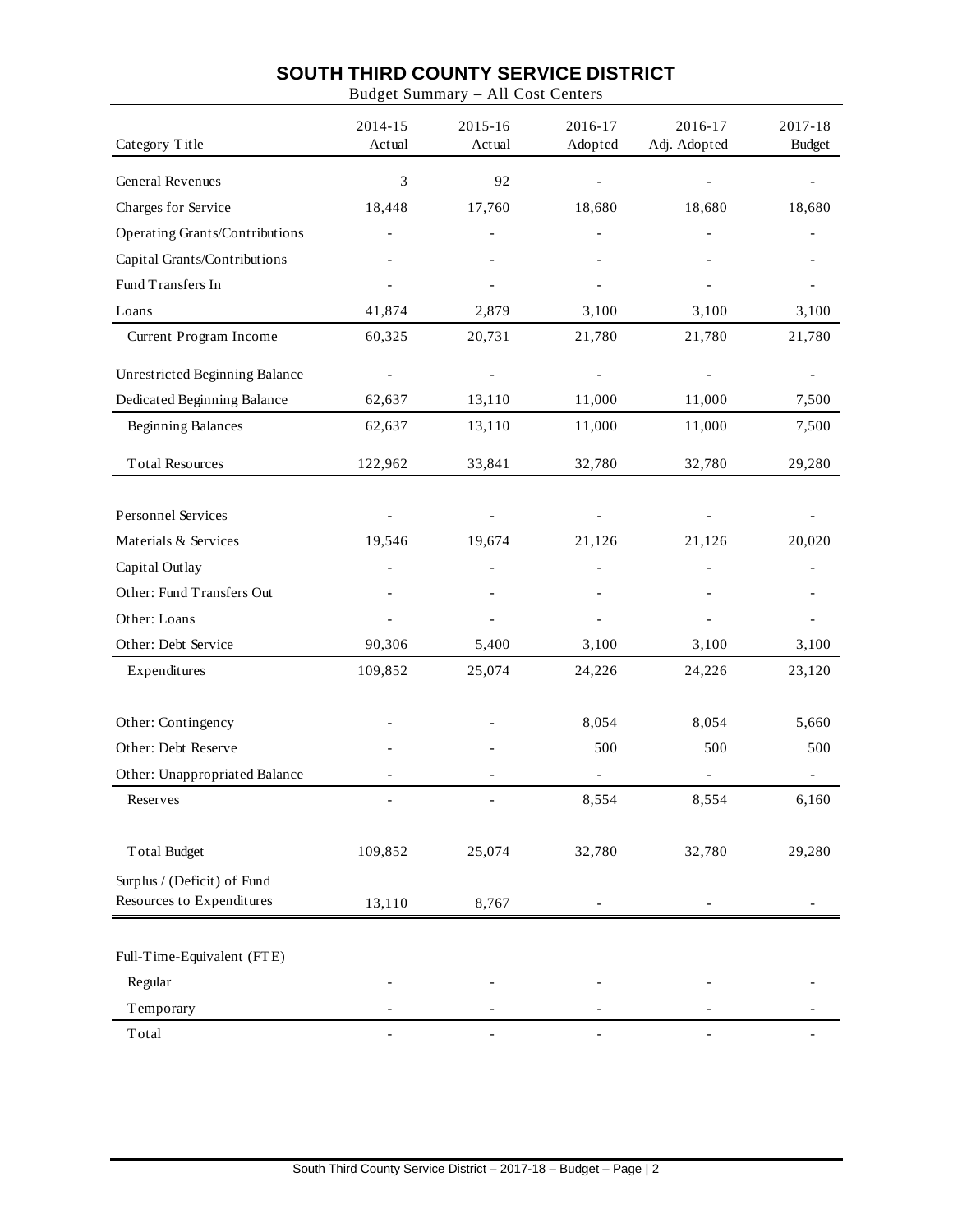#### **SOUTH THIRD COUNTY SERVICE DISTRICT**

District Statement

The annual budget covers the fiscal year beginning July 1, 2017 and ending June 30, 2018.

The budget was built on the assumption of no increase or changes in rates or charges. Debt to the Federal government which financed original construction was refinanced through the County's General Fund in 2014-15. The new debt schedule along with a lower interest rate will better match outstanding special assessments due over the next 10 years. The district has no personnel. All services and support are contracted to the City of Corvallis or provided by county operating departments.

The District is in good financial condition. Maintenance responsibility rests with the City of Corvallis. General revenues are the interest earnings on idle cash.

No operating changes or rate increases are assumed. The district will need to consider rate increases in the next year or two. Per the District Advisory Board the district has absorbed rate increases by using fund balances until which time a rate increase will be necessary.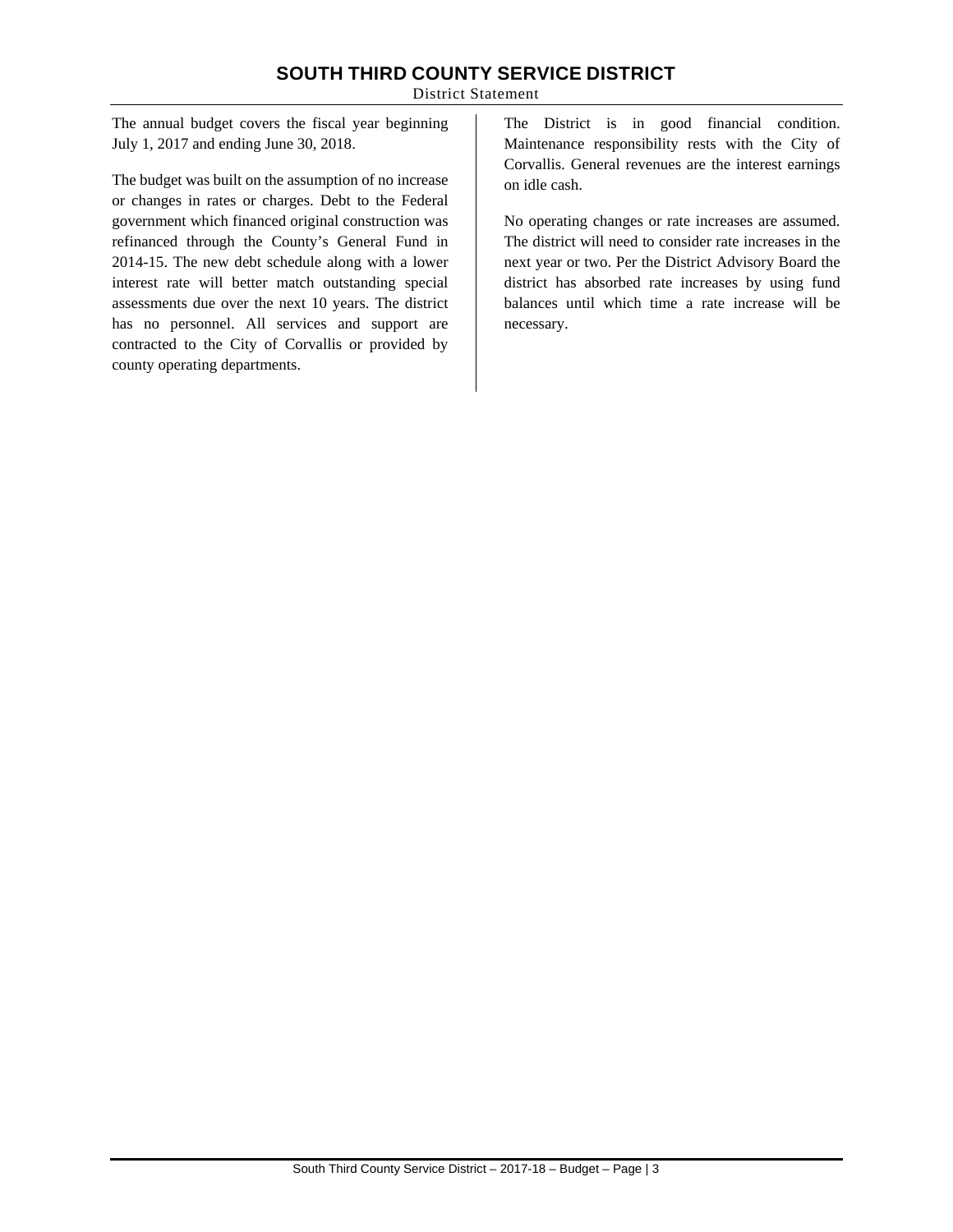#### **SOUTH THIRD COUNTY SERVICE DISTRICT** Debt Service

|                                  | 2014-15 | $2015 - 16$              | 2016-17 | 2016-17      | 2017-18       | % Change Over |
|----------------------------------|---------|--------------------------|---------|--------------|---------------|---------------|
| Category Title                   | Actual  | Actual                   | Adopted | Adj. Adopted | <b>Budget</b> | Adj. Adopted  |
|                                  |         |                          |         |              |               |               |
| <b>General Revenues</b>          | 1       | 29                       |         |              | ۰             | 0.0%          |
| Capital Grants/Contributions     |         | $\overline{\phantom{a}}$ |         |              |               | 0.0%          |
| Loans                            | 41,874  | 2,879                    | 3,100   | 3,100        | 3,100         | 0.0%          |
| Dedicated Beginning Balance      | 51,876  | 3,405                    | 500     | 500          | 500           | 0.0%          |
| <b>Total Resources</b>           | 93,751  | 6,313                    | 3,600   | 3,600        | 3,600         | 0.0%          |
|                                  |         |                          |         |              |               |               |
| Materials and Services           | 40      |                          |         |              |               | 0.0%          |
| Other: Debt Principal & Interest | 90,306  | 5,400                    | 3,100   | 3,100        | 3,100         | 0.0%          |
| Other: Contingency               | ۰       | ٠                        |         |              | ۰             | 0.0%          |
| Other: Debt Reserve              |         | ٠                        | 500     | 500          | 500           | 0.0%          |
| <b>Total Expenditures</b>        | 90,346  | 5,400                    | 3,600   | 3,600        | 3,600         | 0.0%          |
|                                  |         |                          |         |              |               |               |
| Regular                          | ۰       |                          |         |              |               | 0.0%          |
| Temporary                        |         |                          |         |              |               | 0.0%          |
| Total                            | ۰       | $\overline{\phantom{m}}$ |         |              |               | 0.0%          |

#### **Mission & Purpose:**

To account for assessment payments by property owners and principle and interest payments due to Benton County. Debt from federal government for initial construction loan was refinanced in FY 2014-15 from the County's General Fund. The new debt schedule more closely matches outstanding assessments due and gives the district more flexibility to deal with any cash flow issues that may result if an account becomes delinquent or is paid off early.